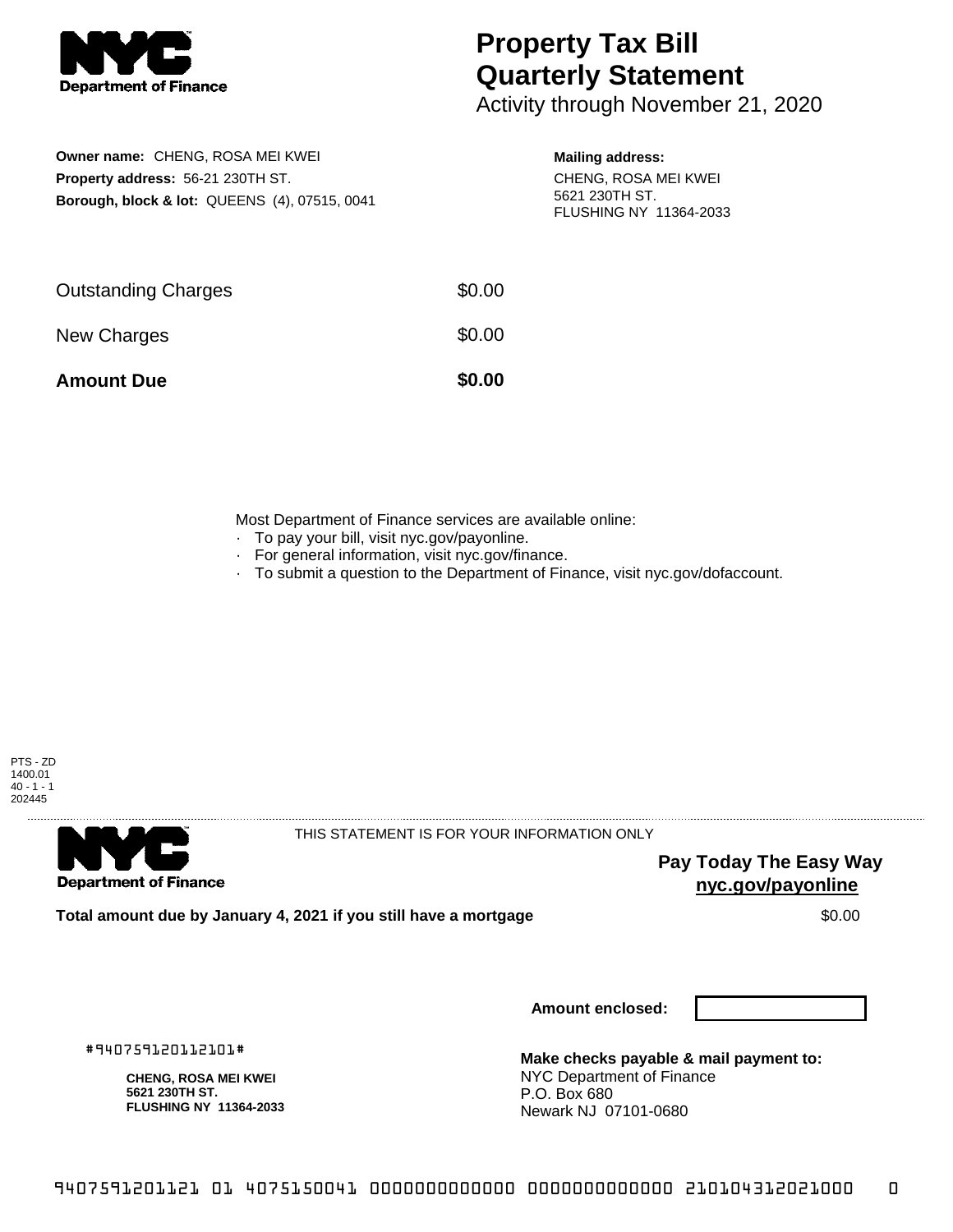

Total credit applied  $$8,969.92$ 

| <b>Previous Charges</b>                                |                      |                                | <b>Amount</b> |
|--------------------------------------------------------|----------------------|--------------------------------|---------------|
| Total previous charges including interest and payments |                      |                                | \$0.00        |
| <b>Current Charges</b>                                 | <b>Activity Date</b> | <b>Due Date</b>                | Amount        |
| <b>Finance-Property Tax</b>                            |                      | 01/01/2021                     | \$2,243.42    |
| Adopted Tax Rate                                       |                      |                                | $$-26.72$     |
| Payment                                                | 10/03/2020           | Bank of America C/O Home Focus | $$-2,243.42$  |
| Payment Adjusted                                       | 01/01/2021           | Bank of America C/O Home Focus | \$26.72       |
| <b>Total current charges</b>                           |                      |                                | \$0.00        |
| <b>Tax Year Charges Remaining</b>                      | <b>Activity Date</b> | <b>Due Date</b>                | <b>Amount</b> |
| <b>Finance-Property Tax</b>                            |                      | 04/01/2021                     | \$2,243.42    |
| <b>Adopted Tax Rate</b>                                |                      |                                | $$-26.72$     |
| <b>Early Payment Discount</b>                          |                      | 04/01/2021                     | $$-22.21$     |
| <b>Early Payment Discount</b>                          |                      | 04/01/2021                     | \$0.18        |
| Payment                                                | 10/03/2020           | Bank of America C/O Home Focus | $$-2,221.21$  |
| Payment Adjusted                                       | 01/01/2021           | Bank of America C/O Home Focus | \$26.54       |
| Total tax year charges remaining                       |                      |                                | \$0.00        |
| <b>Overpayments/Credits</b>                            | <b>Activity Date</b> | <b>Due Date</b>                | Amount        |
| Credit Balance                                         |                      | 10/01/2020                     | $$-8,969.92$  |
| <b>Credit Applied</b>                                  | 10/03/2020           |                                | \$8,969.92    |
| <b>Credit Balance</b>                                  |                      | 10/01/2020                     | $$-53.26$     |

**Total overpayments/credits remaining on account \$53.26**

You must apply for a refund or a transfer of credits resulting from overpayments within six years of the date of **the overpayment or credit. Please note that overpayments and credits are automatically applied to unpaid taxes.**

## **Home banking payment instructions:**

- 1. **Log** into your bank or online bill pay website.
- 2. **Add** the new payee: NYC DOF Property Tax. Enter your account number, which is your boro, block and lot, as it appears here: 4-07515-0041 . You may also need to enter the address for the Department of Finance. The address is P.O. Box 680, Newark NJ 07101-0680.
- 3. **Schedule** your online payment using your checking or savings account.

## **Did Your Mailing Address Change?**

If so, please visit us at **nyc.gov/changemailingaddress** or call **311.**

When you provide a check as payment, you authorize us either to use information from your check to make a one-time electronic fund transfer from your account or to process the payment as a check transaction.